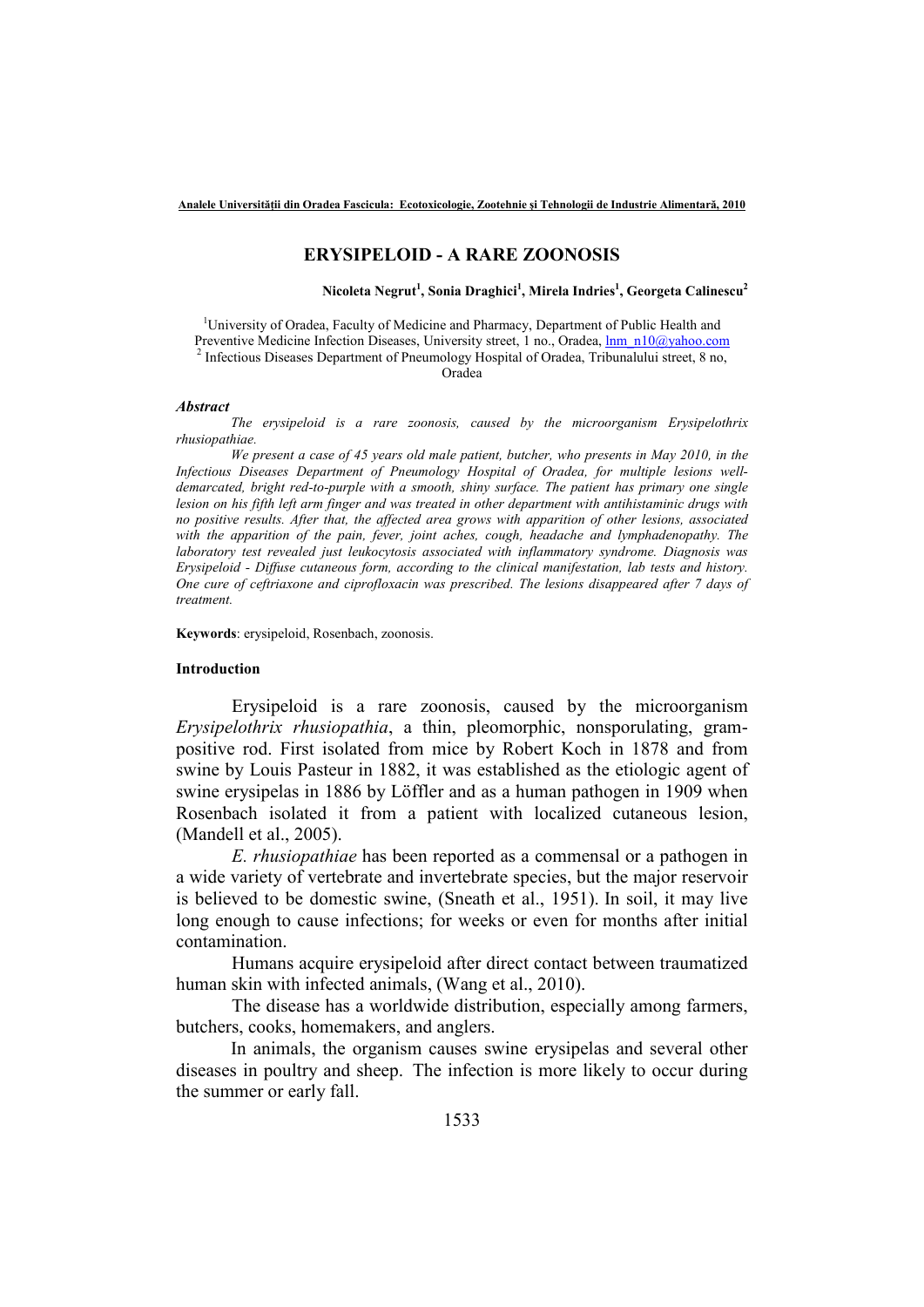Erysipeloid may present in humans as one of 3 clinical forms: localized cutaneous form, diffuse cutaneous form and systemic infection, (Mandell et al., 2005; Ghorayeb and Matta-Muallem, 2009).

Localized cutaneous form (the "erysipeloid" of Rosenbach) presents well-defined lesions, slightly elevated, violaceous zone, the peripheral edge of which spreads as the centre fades, associated or not with systemic symptoms such as pain, fever, joint aches. Lymphadenitis and lymphadenopathy can also be present. There are usually occurring on the hand or fingers, however, any exposed area of the body may be affected. The disease is self-limiting and usually resolves in 3–4 weeks without therapy.

Diffuse cutaneous form is described when multiple lesions appear on various parts of the body. The lesions are similar to those of the localized form, but bullous lesions can also occur. Systemic symptoms such as fever and joint pains are more frequent than in the localized form. The clinical course is more protracted and recurrences are common.

Systemic infection is the most severe form of erysipeloid. Skin lesions may not be apparent or will be present such as localized areas of swelling surrounding a necrotic center or as several follicular, erythematous papules. It can be associated with endocarditis, chronic arthritis, cerebral infection, osseous necrosis of the thumb, and intracranial abscess. In the generalized form, patients will present fever, chills, weight loss, and a variety of other symptoms (eg, joint pain, cough, headache), depending on the organ system involved.

Definitive diagnosis of infection with *Erysipelothrix* requires isolation of the organism from a biopsy specimen or blood. Gram stain from the skin scraping, shows gram-positive rods but often is negative because the infection has deep localization. Bacterial culture on special media fortified with serum, at room temperature may reveal the organism.

 There are no reliable serologic tests for the diagnosis of infection in humans. PCR has been applied successfully to human samples.

The erysipeloid is possibly under-diagnosed due to the resemblance with other infections and because of the difficulty in isolation and identification of the *E. rhusiopathiae*, (Wang et al.,2010).

The first two forms are self-limiting diseases, but untreated can determinate bacteremia, following by systemic infection, (Haddad et al., 2009).

Penicillin is the drug of chose for the treatment of *Erysipelothrix rhusiopathiae* infection. Most strains are highly susceptible to penicillins, cephalosporins, clindamycin, imipenem, and ciprofloxacin, (Takahashi et al., 1984; Venditti et al., 1990, Fidalgo et al., 2002), and resistant at vancomycin **(**Ralph et al., 2004).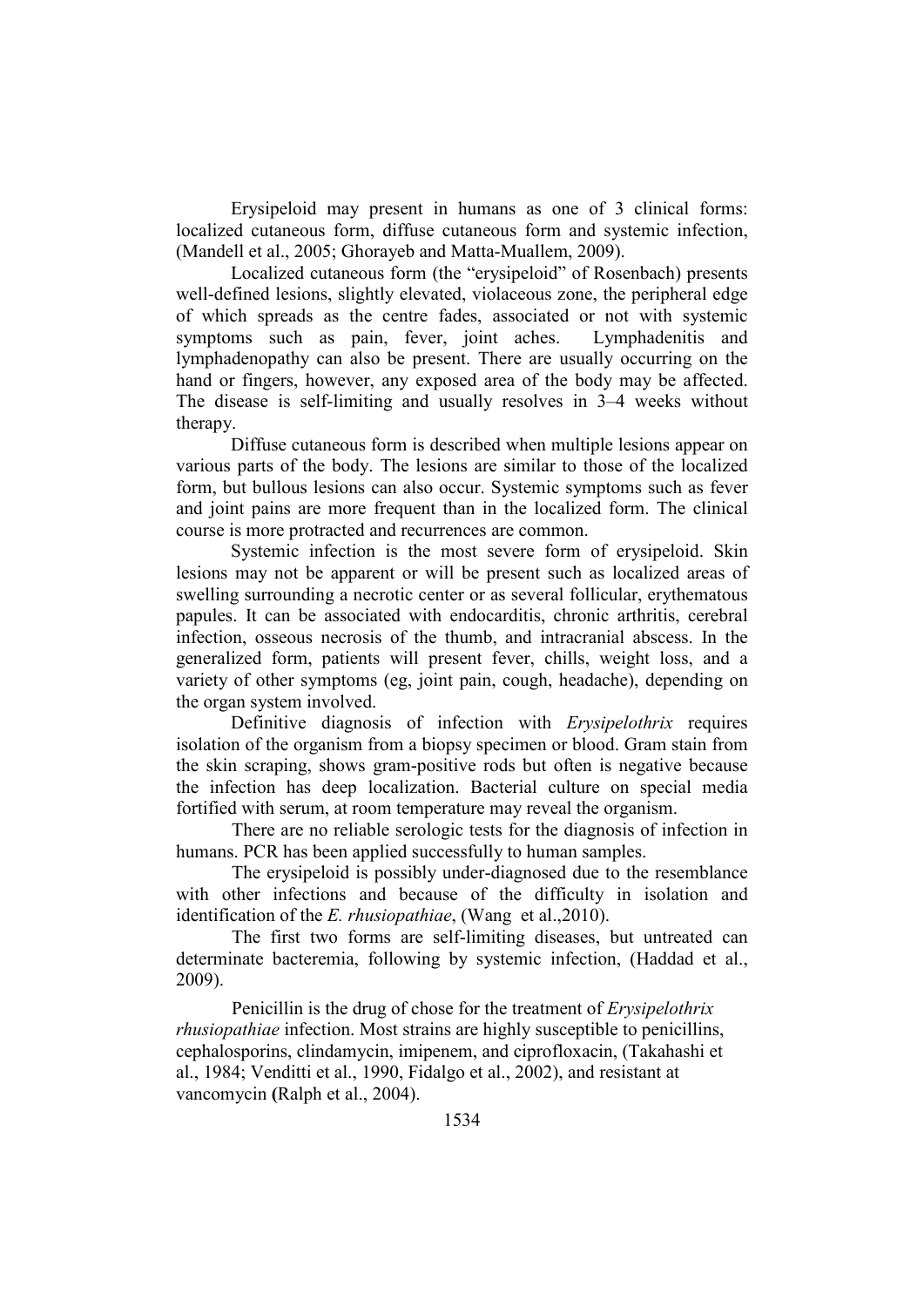### **Material and methods**

A retrospective study was made using the information from the news medical manuscripts and the clinical observation paper of the patient, a case of 45 years old male patient who presents in May 2010, in the Infectious Diseases Department of Pneumology Hospital of Oradea.

## **Results**

We present a case of 45 years old male patient, butcher, who presents for multiple painfully lesions well-demarcated, bright red-to-purple with a smooth, shiny surface.

 He was from rural area, didn't have any pets at home and did not travel in other foreign countries ever. The patient does not recall any insect, animal, human bites or trauma to the areas affected.

The patient has primary one single lesion on his fifth left arm finger (Fig. 1) which appeared with 2 weeks before and was treated in other department with antihistaminic drugs with no positive results.

After that, the primary plaque spread centrifugally, an erosive lesion appears in the same area. Other widespread erythematous–oedematous lesions were observed:

- on the right thigh (associated with bulls), (Fig. 2)
- on the right arm (associated with lymphagitis streaking),  $(Fig.3)$
- on the left forearm (annular plaque), (Fig. 4)
- on posterior thorax (two plaques),  $(Fig. 5, 6, 7)$ .

Fever  $(38^{\circ}$ C), joint aches, cough, headache and lymphadenopathy were presented by the patient.



Fig. 1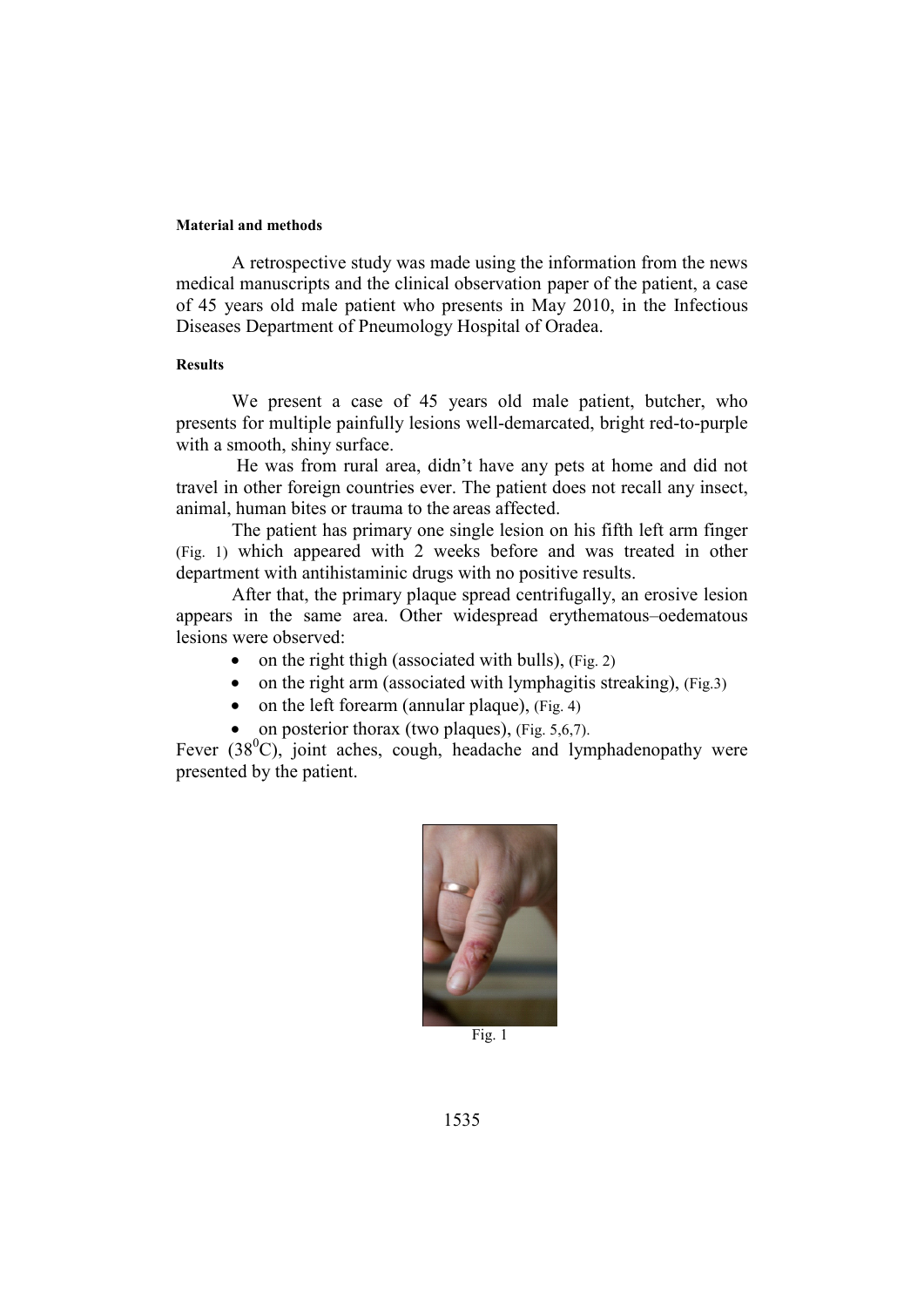

Fig. 2





Fig. 4



Fig.5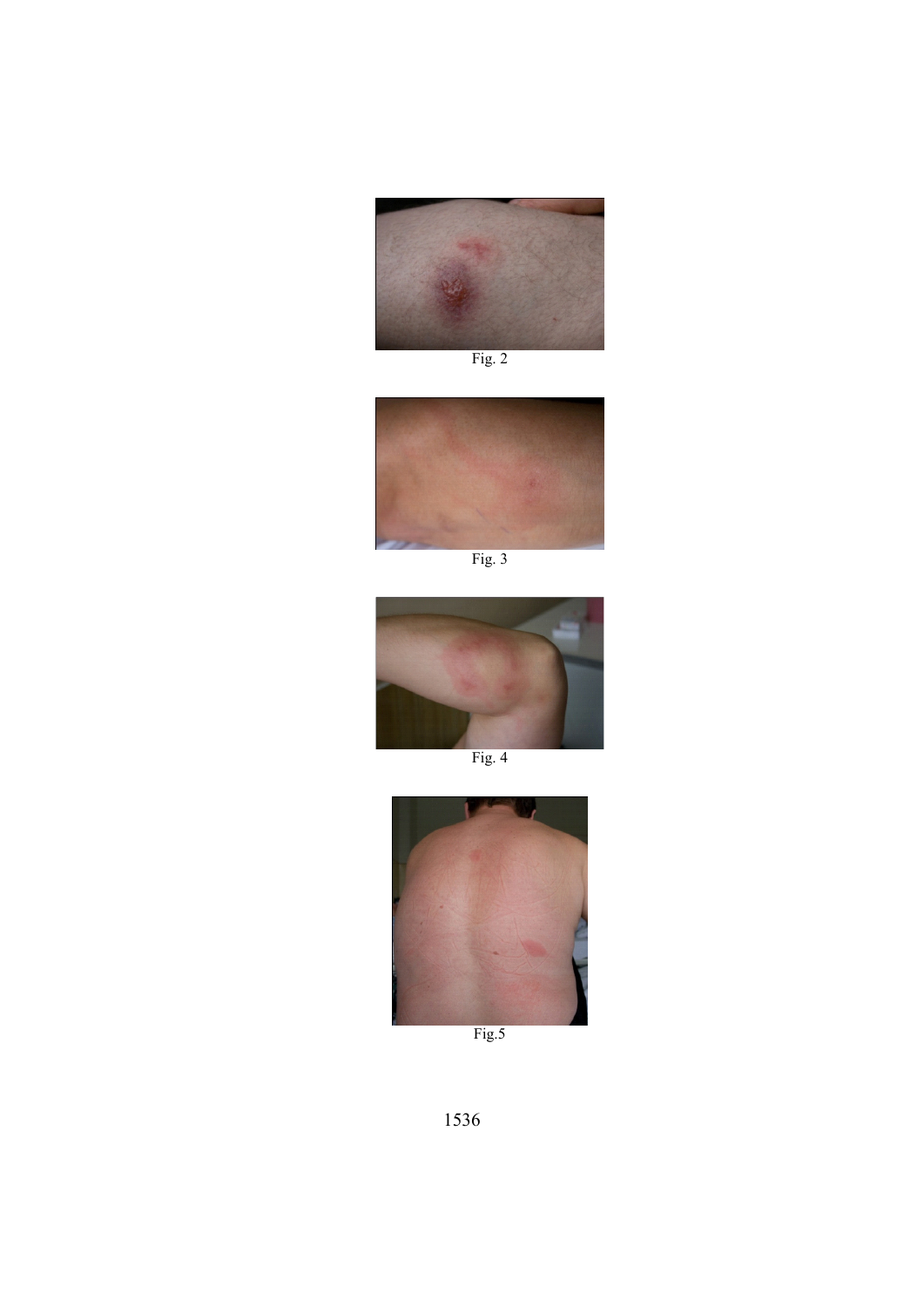

Fig.  $6$ 



Fig. 7

The laboratory test revealed leukocytosis (White Blood Cells – WBC = 13400 elements /mm<sup>3</sup>), with neutrophilia (9100/ $\mu$ L, 90%) associated with increase inflammatory markers (C - reactive protein  $= ++++$ , erythrocyte sedimentation rate ESR=35 mm/hr and serum fibrinogen = 680 mg %).

 Results of Giemsa and Gram stains were negative, and there was no growth from swabs cultured on blood agar. The patient refused skin biopsy. Serology tests: anti–TES-Ag IgE(anti-Toxocara excretory-secretory antigen), anti Brucella IgG and IgM were negative. Chest's radiography and echocardiography were normal.

Diagnosis was Erysipeloid - Diffuse cutaneous form based on the patient's occupation, typical inflammatory lesions, and mild laboratory abnormalities.

One cure of ceftriaxone (2 gm IV q12h) with ciprofloxacin (500 mg po bid) both 7 days was prescribed. The lesions disappeared after 7 days of treatment.

The patient was left at home under clinical observation.

# **Discussion**

Erysipeloid was much more common in the past, but was always considered an uncommon disease. The incidence of the disease in humans has declined even further in recent years because of technological advances in animal industries, (Veraldi et al., 2009).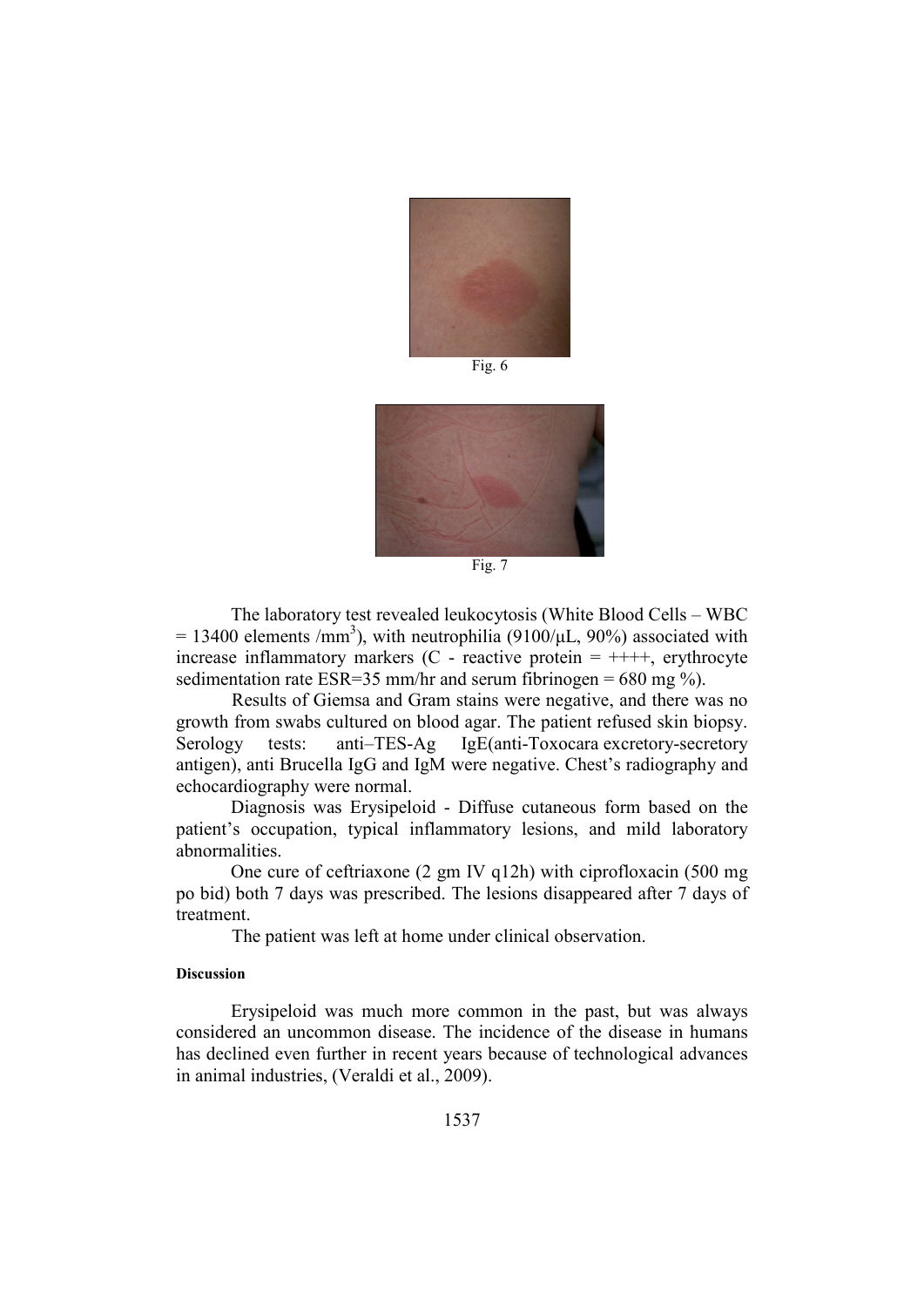Erysipeloid is an occupational disease, (Ghorayeb and Matta-Muallem, 2009). Our patient was butcher for more than 2 years. The contamination of the environment in which the patient was working was probably the cause that leaded to the appearances of the zoonosis.

The infection is more likely to occur during the summer or early fall, (Ghorayeb and Matta-Muallem, 2009), but in this case the spring period was involved, maybe because the weather modifications acted as the main factor that permitted the development of the bacteria.

Diffuse cutaneous form is rare type of erysipeloid, (Mandell et al., 2005).

From the types of the lesions, just some cases of "annular" erysipeloid have also been described until now, (Veraldi et al., 2009). In our case the patient present at the right forearm an annular plaque.

Gram stain may be performed on a skin scraping, which may show gram-positive rods; however, the stain often is negative because the infection is deep, and the microorganism is not reached with scraping, (Ghorayeb and Matta-Muallem, 2009). Giemsa and Gram stains were negative in our case.

Blood cultures are typical negative in diffuse cutaneous form of erysipeloid, (Mandell et al., 2005).

The rapid remission after the cure of antibiotic, associated with the clinical feature and mild laboratory modification sustained the diagnosis, in this case.

Future measures of prevention such as: cleaning the environment, handling precautious the animals and animal's products, avoiding direct contact between the animals or their products with scratches or pricks of the skin regularly must be done.

### **Conclusions**

- 1. Erysipeloid is an uncommon condition.
- 2. The diffuse cutaneous form is a rare form of erysipeloid.
- 3. Just some cases of "annular "erysipeloid have also been described until now.
- 4. The contamination of the environment in which the patient works was probably implicated in the appearances of the zoonosis.
- 5. The spring was the period of apparition of the disease, because of the weather modification in this geographic area.
- 6. Future measures of prevention must be taken to stop the reinfestation.